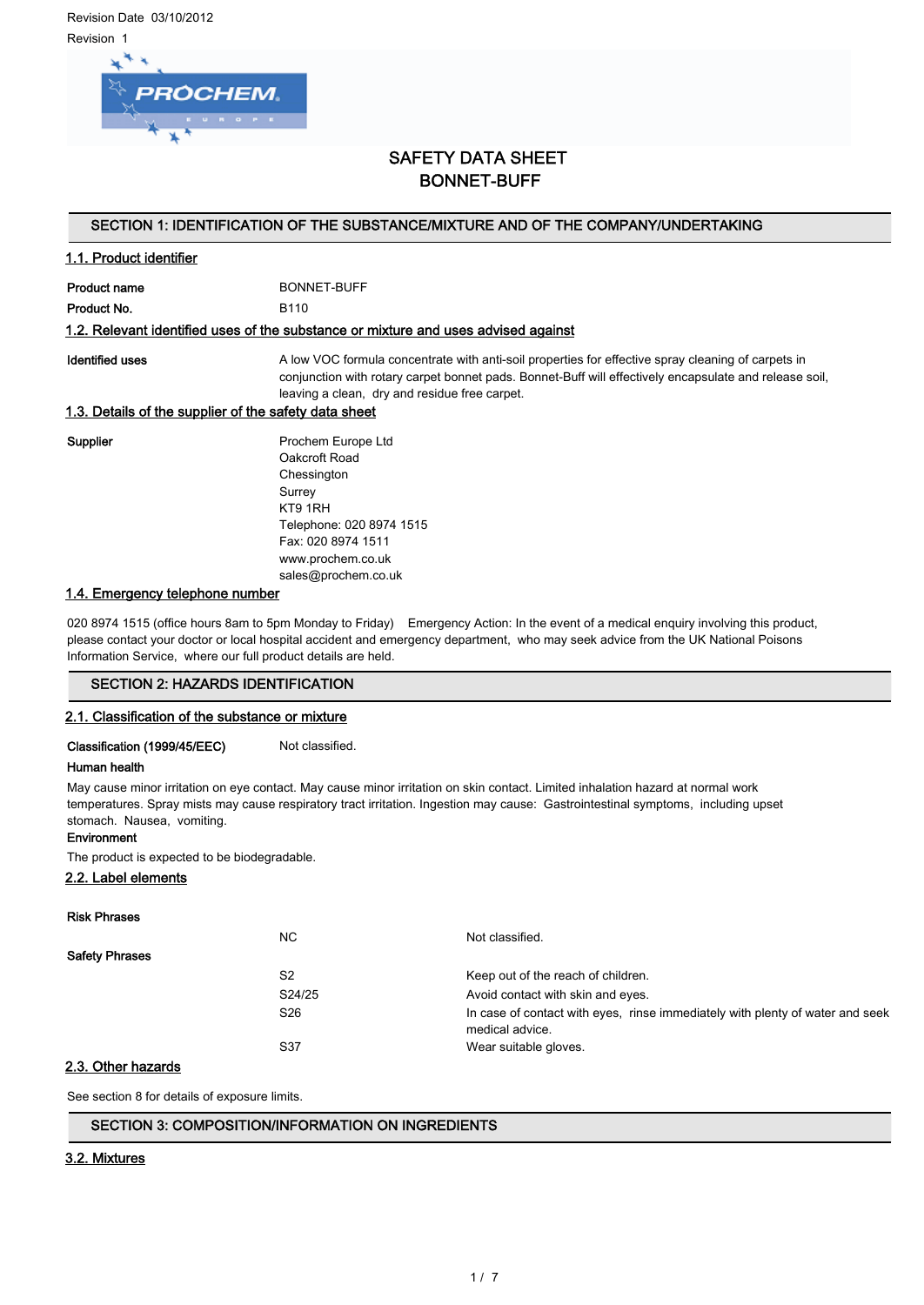| (2-METHOXYMETHYLETHOXY)PROPANOL                      |                   |                                                | 5-15%    |
|------------------------------------------------------|-------------------|------------------------------------------------|----------|
| CAS-No.: 34590-94-8                                  | EC No.: 252-104-2 |                                                |          |
| Classification (EC 1272/2008)<br>Not classified.     |                   | Classification (67/548/EEC)<br>Not classified. |          |
| <b>TETRAPOTASSIUM PYROPHOSPHATE</b>                  |                   |                                                | $1 - 5%$ |
| CAS-No.: 7320-34-5                                   | EC No.: 230-785-7 |                                                |          |
| Classification (EC 1272/2008)<br>Eye Irrit. 2 - H319 |                   | Classification (67/548/EEC)<br>Xi, R36.        |          |
| <b>DISODIUM MALEATE</b>                              |                   |                                                | $1 - 5%$ |
| CAS-No.: 371-47-1                                    | EC No.: 206-738-1 |                                                |          |
| Classification (EC 1272/2008)<br>Eye Irrit. 2 - H319 |                   | Classification (67/548/EEC)<br>Xi, R36.        |          |
| SODIUM XYLENESULPHONATE                              |                   |                                                | $1 - 5%$ |
|                                                      |                   |                                                |          |
| CAS-No.: 1300-72-7                                   | EC No.: 215-090-9 |                                                |          |

The Full Text for all R-Phrases and Hazard Statements are Displayed in Section 16.

#### SECTION 4: FIRST AID MEASURES

#### 4.1. Description of first aid measures

#### Inhalation

Move into fresh air and keep at rest. Get medical attention if any discomfort continues.

## Ingestion

Do not induce vomiting. Immediately rinse mouth and drink plenty of water (200-300 ml). Do not give victim anything to drink if they are unconscious. Get medical attention.

#### Skin contact

Wash skin thoroughly with soap and water. Get medical attention if irritation persists after washing.

#### Eye contact

Immediately flush with plenty of water for up to 15 minutes. Remove any contact lenses and open eyes wide apart. Get medical attention.

#### 4.2. Most important symptoms and effects, both acute and delayed

#### Skin contact

Prolonged or repeated exposure may cause: skin irritation and dermatitis.

#### Eye contact

May cause temporary eye irritation.

#### 4.3. Indication of any immediate medical attention and special treatment needed

Treat Symptomatically.

# SECTION 5: FIREFIGHTING MEASURES

#### 5.1. Extinguishing media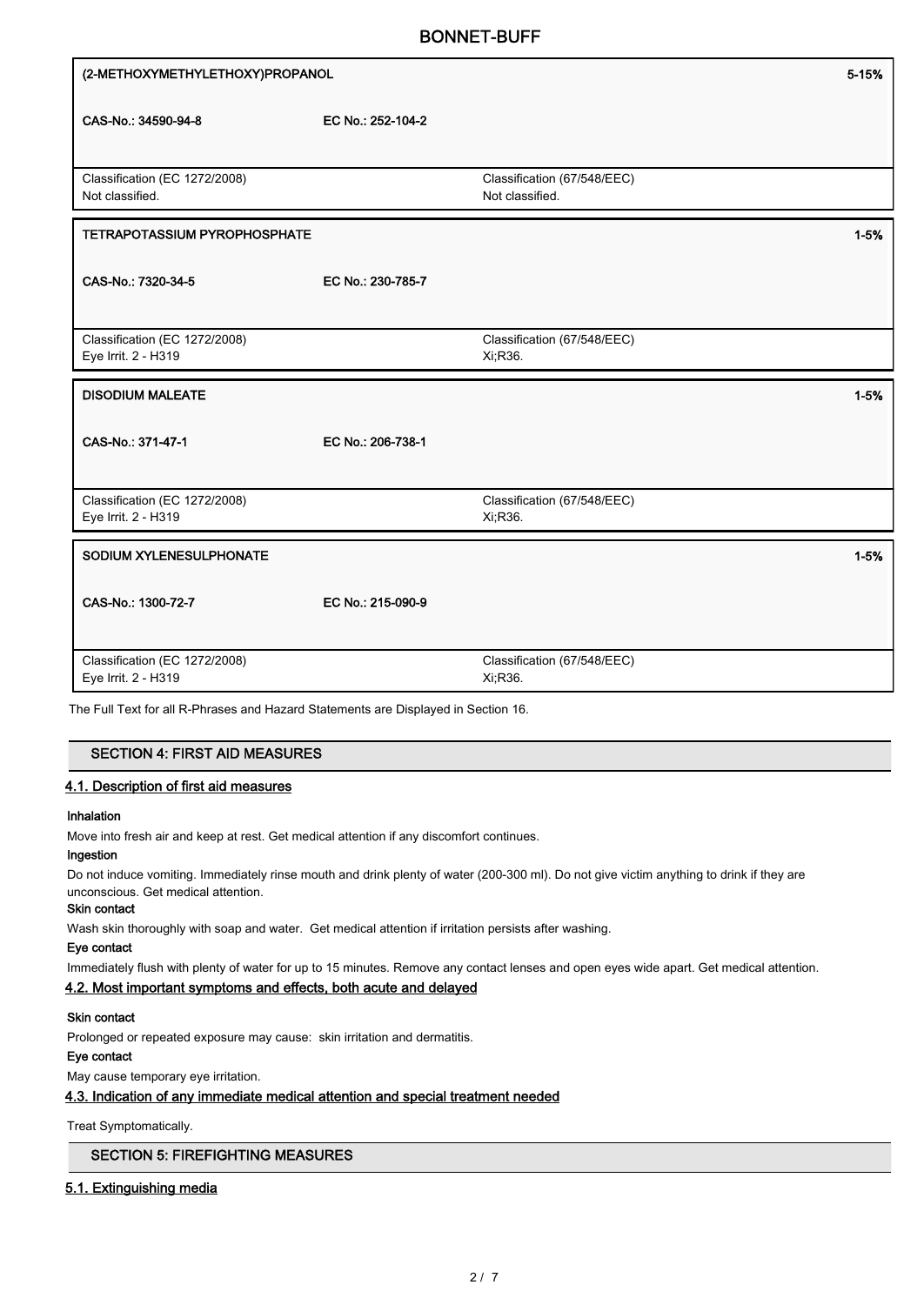#### Extinguishing media

This product is not flammable. Use fire-extinguishing media appropriate for surrounding materials. Water spray, dry powder or carbon dioxide.

# 5.2. Special hazards arising from the substance or mixture

#### Hazardous combustion products

Thermal decomposition or combustion may liberate carbon oxides and other toxic gases or vapours. Acids - organic.

#### Unusual Fire & Explosion Hazards

No unusual fire or explosion hazards noted.

#### 5.3. Advice for firefighters

#### Protective equipment for fire-fighters

Self contained breathing apparatus and full protective clothing must be worn in case of fire.

#### SECTION 6: ACCIDENTAL RELEASE MEASURES

#### 6.1. Personal precautions, protective equipment and emergency procedures

Wear protective clothing as described in Section 8 of this safety data sheet.

#### 6.2. Environmental precautions

Do not discharge into drains, water courses or onto the ground.

#### 6.3. Methods and material for containment and cleaning up

Collect with absorbent, non-combustible material into suitable containers. Dispose of waste and residues in accordance with local authority requirements.

#### 6.4. Reference to other sections

For personal protection, see section 8. For waste disposal, see section 13.

## SECTION 7: HANDLING AND STORAGE

#### 7.1. Precautions for safe handling

Wear protective clothing as described in Section 8 of this safety data sheet. Wash hands after handling. Wash contaminated clothing before reuse. Do not eat, drink or smoke when using the product.

#### 7.2. Conditions for safe storage, including any incompatibilities

Keep out of the reach of children. Store in closed original container at temperatures between 5°C and 30°C. Store away from: Strong oxidising substances. Acids. Alkalis.

#### 7.3. Specific end use(s)

The identified uses for this product are detailed in Section 1.2.

# SECTION 8: EXPOSURE CONTROLS/PERSONAL PROTECTION

#### 8.1. Control parameters

| Name                             | <b>STD</b> |           | TWA - 8 Hrs | STEL - 15 Min | <b>Notes</b> |
|----------------------------------|------------|-----------|-------------|---------------|--------------|
| I(2-METHOXYMETHYLETHOXY)PROPANOL | 'WEL       | $ 50$ ppm | 308 mg/m3   |               | Sk           |

WEL = Workplace Exposure Limit.

Sk = Can be absorbed through skin.

#### 8.2. Exposure controls

#### Protective equipment



#### Engineering measures

Provide adequate ventilation.

#### Respiratory equipment

Respiratory protection not required.

#### Hand protection

Nitrile gloves are recommended. Protective gloves should be inspected for wear before use and replaced regularly in accordance with the manufacturers specifications.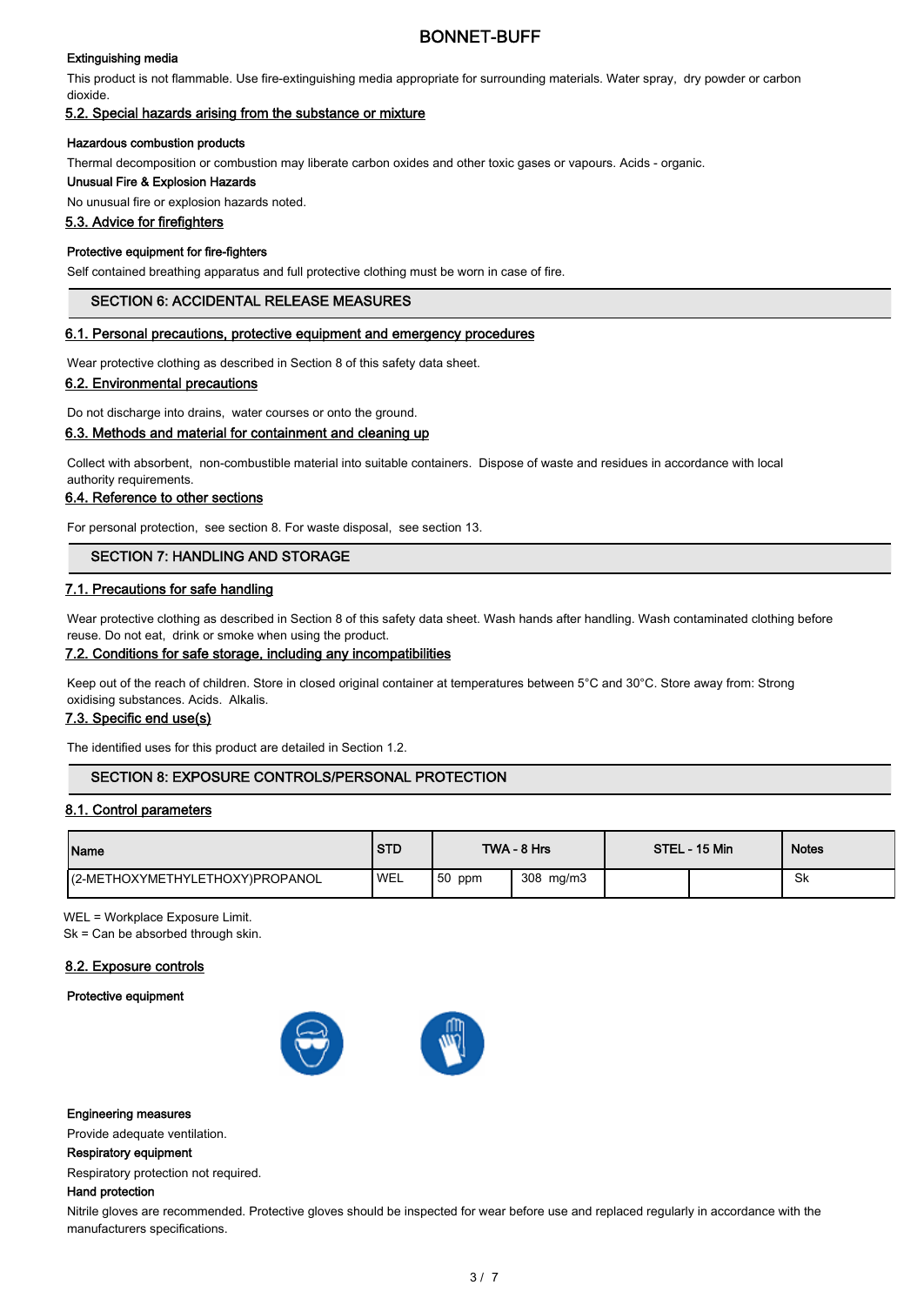#### Eye protection

Side shield safety glasses are recommended when handling this product.

#### Hygiene measures

Wash hands after handling. Wash contaminated clothing before reuse. Do not eat, drink or smoke when using the product.

## SECTION 9: PHYSICAL AND CHEMICAL PROPERTIES

#### 9.1. Information on basic physical and chemical properties

| Appearance                              | Clear liquid.              |
|-----------------------------------------|----------------------------|
| Colour                                  | Colourless to pale yellow. |
| Odour                                   | Lemon, Floral              |
| Solubility                              | Soluble in water.          |
| Initial boiling point and boiling range | $100^{\circ}$ C            |
| <b>Relative density</b>                 | 1.04                       |
| Vapour density (air=1)                  |                            |
| Not determined.                         |                            |
| Vapour pressure                         |                            |
| Not determined.                         |                            |
| <b>Evaporation rate</b>                 |                            |
| Not determined.                         |                            |
| pH-Value, Conc. Solution                | 9                          |
| pH-Value, Diluted Solution              | 9 @ 6%                     |
| Viscosity                               |                            |
| Not determined.                         |                            |
| <b>Flash point</b>                      |                            |
| Not applicable.                         |                            |
| Flammability Limit - Lower(%)           |                            |
| Not applicable.                         |                            |
| <b>Partition Coefficient</b>            |                            |
| (N-Octanol/Water)<br>Not determined.    |                            |
|                                         |                            |
| <b>Explosive properties</b>             |                            |
| Not applicable.                         |                            |
| <b>Oxidising properties</b>             |                            |
| Not applicable.                         |                            |
| 9.2. Other information                  |                            |

None.

#### SECTION 10: STABILITY AND REACTIVITY

## 10.1. Reactivity

There are no known reactivity hazards associated with this product.

## 10.2. Chemical stability

Stable under normal temperature conditions and recommended use.

## 10.3. Possibility of hazardous reactions

Not determined.

#### 10.4. Conditions to avoid

Store in closed original container at temperatures between 5°C and 30°C. Protect from freezing and direct sunlight.

## 10.5. Incompatible materials

#### Materials To Avoid

Strong oxidising substances. Strong acids. Strong alkalis.

#### 10.6. Hazardous decomposition products

Thermal decomposition or combustion may liberate carbon oxides and other toxic gases or vapours. Acids - organic.

# SECTION 11: TOXICOLOGICAL INFORMATION

#### 11.1. Information on toxicological effects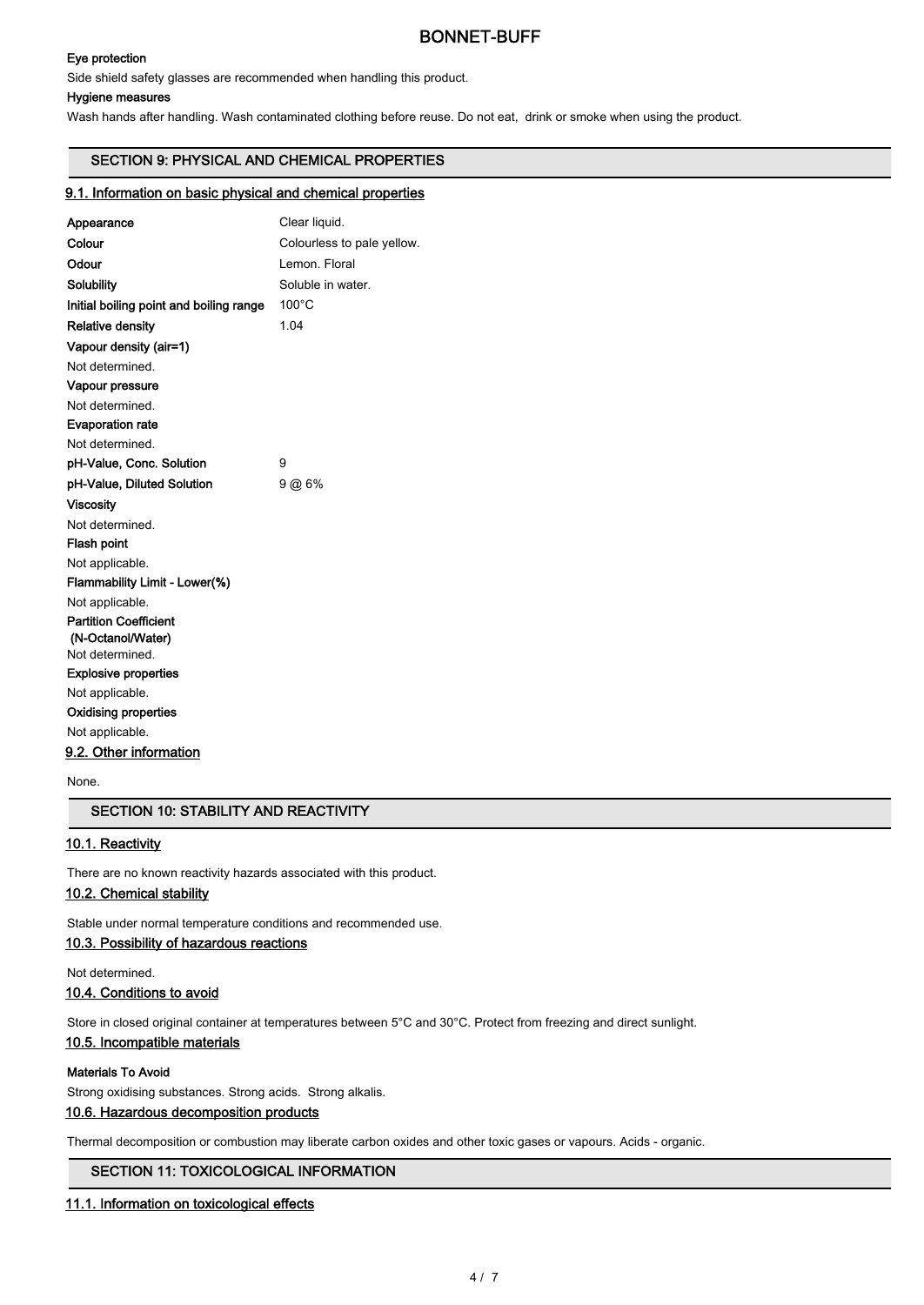#### Toxicological information

Ingestion may cause: Gastrointestinal symptoms, including upset stomach. Nausea, vomiting. Systemic Effects . Limited inhalation hazard at normal work temperatures. Excessive inhalation of spray, mist or vapour may cause temporary respiratory irritation. Vapours may cause headache, fatigue, dizziness and nausea.

#### **Skin Corrosion/Irritation:**

Prolonged or repeated exposure may cause: skin irritation and dermatitis.

#### Serious eye damage/irritation:

May cause temporary eye irritation. may produce mild transient irritation if not promptly rinsed.

#### Respiratory or skin sensitisation:

Contains Linalool Citral Limonene

## Germ cell mutagenicity:

No effects expected based upon current data.

#### Carcinogenicity:

No effects expected based upon current data.

#### Reproductive Toxicity:

No effects expected based upon current data.

#### Toxicological information on ingredients.

TETRAPOTASSIUM PYROPHOSPHATE (CAS: 7320-34-5)

## Acute toxicity:

Acute Toxicity (Oral LD50)

> 2000 mg/kg Mouse

Acute Toxicity (Dermal LD50)

> 4000 mg/kg Rabbit

SODIUM XYLENESULPHONATE (CAS: 1300-72-7)

#### Acute toxicity:

Acute Toxicity (Oral LD50)

> 2000 mg/kg Rat

(2-METHOXYMETHYLETHOXY)PROPANOL (CAS: 34590-94-8)

Acute toxicity: Acute Toxicity (Oral LD50) 5135 mg/kg Rat

Acute Toxicity (Dermal LD50)

> 20 mg/kg Rabbit

SECTION 12: ECOLOGICAL INFORMATION

## 12.1. Toxicity

The product is not expected to be hazardous to the environment.

#### Ecological information on ingredients.

## (2-METHOXYMETHYLETHOXY)PROPANOL (CAS: 34590-94-8)

LC 50, 96 Hrs, Fish mg/l >10000 EC 50, 48 Hrs, Daphnia, mg/l 1919 IC 50, 72 Hrs, Algae, mg/l >969

12.2. Persistence and degradability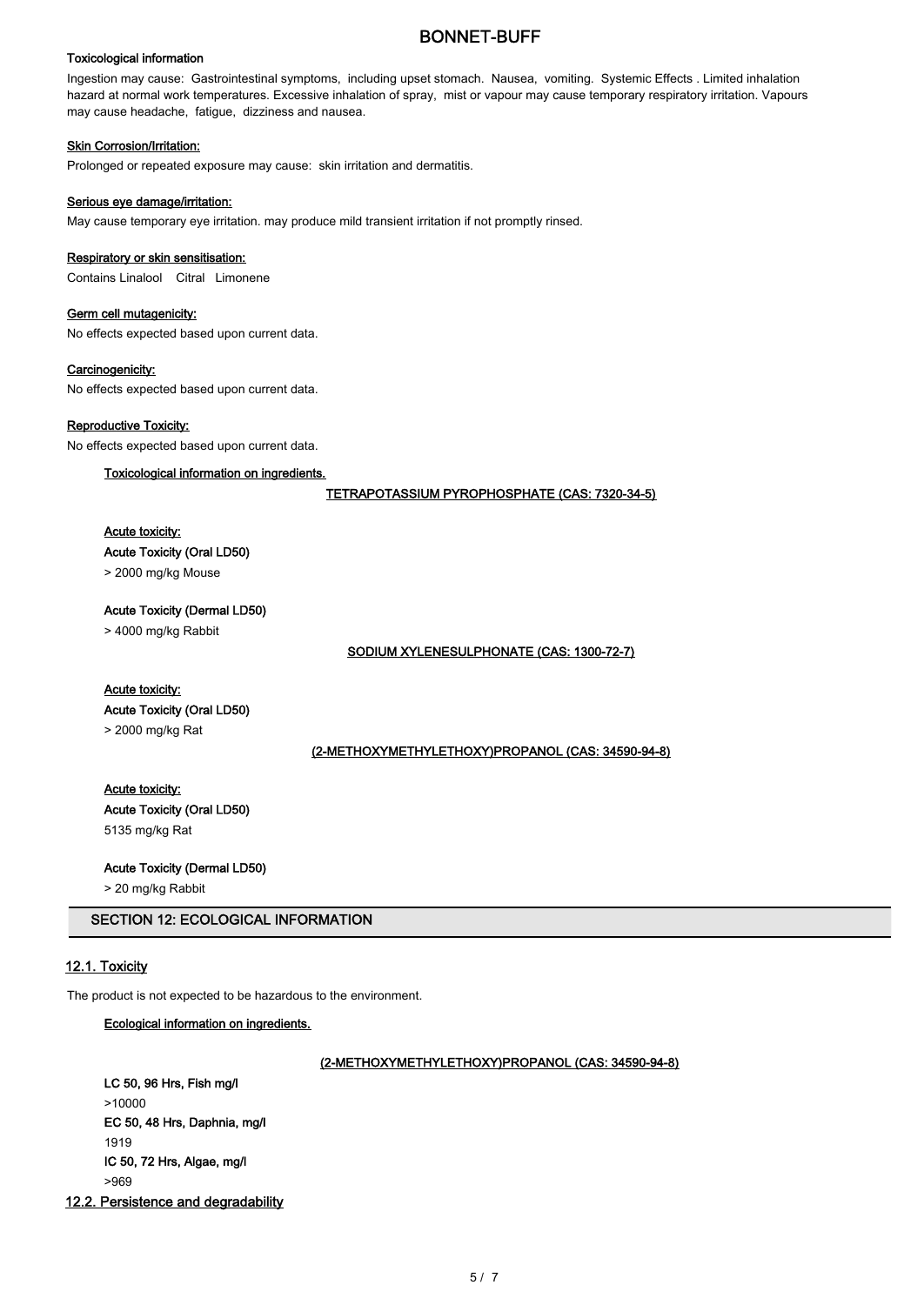#### **Degradability**

The surfactant(s) contained in this preparation complies(comply) with the biodegradability criteria as laid down in Regulation (EC) No.648/2004 on detergents. Data to support this assertion are held at the disposal of the competent authorities of the Member States and will be made available to them, at their direct request or at the request of a detergent manufacturer.

#### Ecological information on ingredients.

## (2-METHOXYMETHYLETHOXY)PROPANOL (CAS: 34590-94-8)

Chemical Oxygen Demand

2.02

## 12.3. Bioaccumulative potential

## Bioaccumulative potential

Not known.

Partition coefficient

Not determined.

## 12.4. Mobility in soil

Mobility:

The product is soluble in water.

## 12.5. Results of PBT and vPvB assessment

This product does not contain any PBT or vPvB substances.

## 12.6. Other adverse effects

None known.

# SECTION 13: DISPOSAL CONSIDERATIONS

## 13.1. Waste treatment methods

Dispose of waste and residues in accordance with local authority requirements. Empty containers should be rinsed with water then crushed and disposed of at legal waste disposal site.

# SECTION 14: TRANSPORT INFORMATION

## 14.1. UN number

Not classified for transportation.

#### 14.2. UN proper shipping name

None.

14.3. Transport hazard class(es)

# ADR/RID/ADN Class

**IMDG Class** 

## 14.4. Packing group

None.

# 14.5. Environmental hazards

Environmentally Hazardous Substance/Marine Pollutant No.

## 14.6. Special precautions for user

None.

# 14.7. Transport in bulk according to Annex II of MARPOL73/78 and the IBC Code

Not applicable.

## SECTION 15: REGULATORY INFORMATION